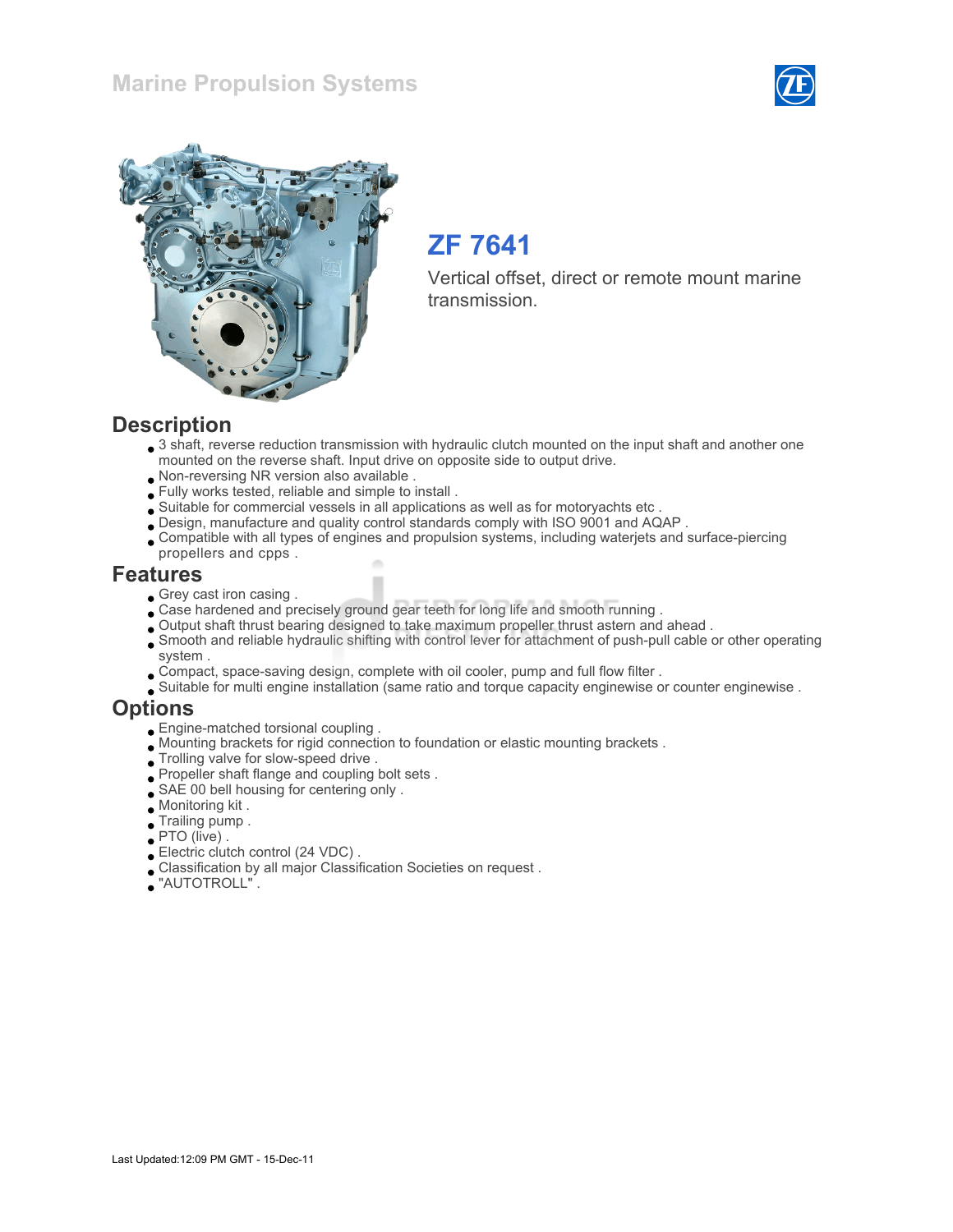

### Light Duty

| <b>RATIOS</b>                                                  | MAX.<br>POWER/RPM<br><b>INPUT POWER CAPACITY</b><br><b>TORQUE</b> |      |                                                        |    |    |          |    |          |    |          | MAX.<br><b>RPM</b> |
|----------------------------------------------------------------|-------------------------------------------------------------------|------|--------------------------------------------------------|----|----|----------|----|----------|----|----------|--------------------|
|                                                                | N <sub>m</sub>                                                    | ftlb | kW                                                     | hp | kW | hp       | kW | hp       | kW | hp       |                    |
|                                                                |                                                                   |      |                                                        |    |    | 1800 rpm |    | 2000 rpm |    | 2100 rpm |                    |
| $\boxed{ }$ 3.308*, 3.440, 3.625*, 3.826*,<br>$ 4.000, 4.238*$ | 12800                                                             | 9441 | 1.3403 1.7974 2413  3235  2681  3595  2815  3775  2300 |    |    |          |    |          |    |          |                    |
| $  $ $  $ $ $ $ $ $4.500$<br>$\cdots$                          | 12370                                                             | 9124 | 1.2953 1.7370 2332  3127  2591  3474  2720  3648       |    |    |          |    |          |    |          | 2300               |

Special Order Ratio.

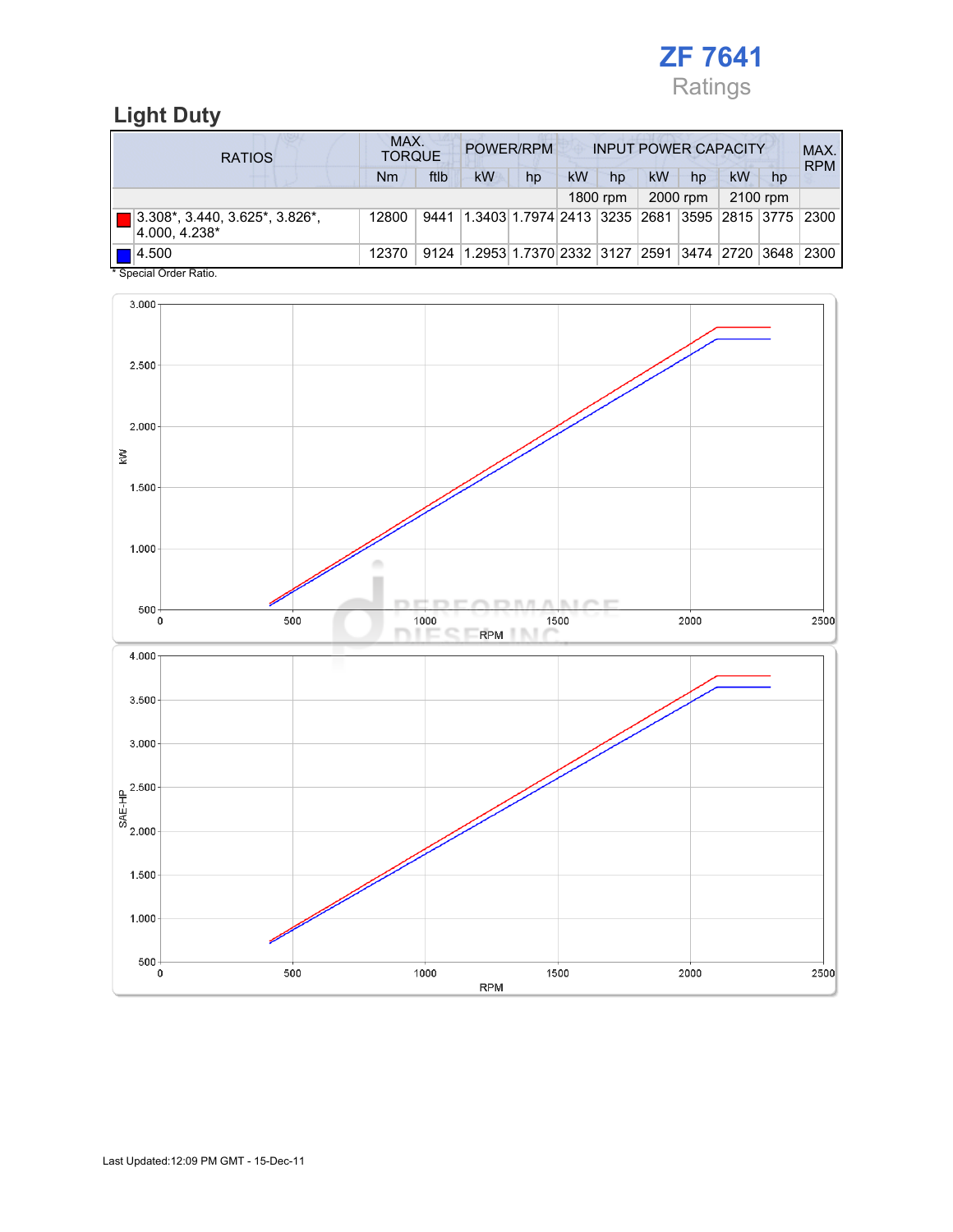

### Medium Duty

| <b>RATIOS</b>                                           | MAX.<br>POWER/RPM<br><b>INPUT POWER CAPACITY</b><br><b>TORQUE</b> |      |                                                  |    |    |          |    |          |           |          | MAX.<br><b>RPM</b> |
|---------------------------------------------------------|-------------------------------------------------------------------|------|--------------------------------------------------|----|----|----------|----|----------|-----------|----------|--------------------|
|                                                         | Nm                                                                | ftlb | <b>kW</b>                                        | hp | kW | hp       | kW | hp       | <b>kW</b> | hp       |                    |
|                                                         |                                                                   |      |                                                  |    |    | 1600 rpm |    | 1800 rpm |           | 2000 rpm |                    |
| 3.308*, 3.440, 3.625*, 3.826*,<br>4.000.4.238*          | 11800                                                             |      | 8703 1.2356 1.6570 1977 2651 2224 2983 2471 3314 |    |    |          |    |          |           |          | 2300               |
| $\blacksquare$ 4.500<br>$*$ On a simil Onder Definition | 10610                                                             |      | 7826 1.1110 1.4899 1778 2384 2000 2682 2222 2980 |    |    |          |    |          |           |          | 2300               |

Special Order Ratio.

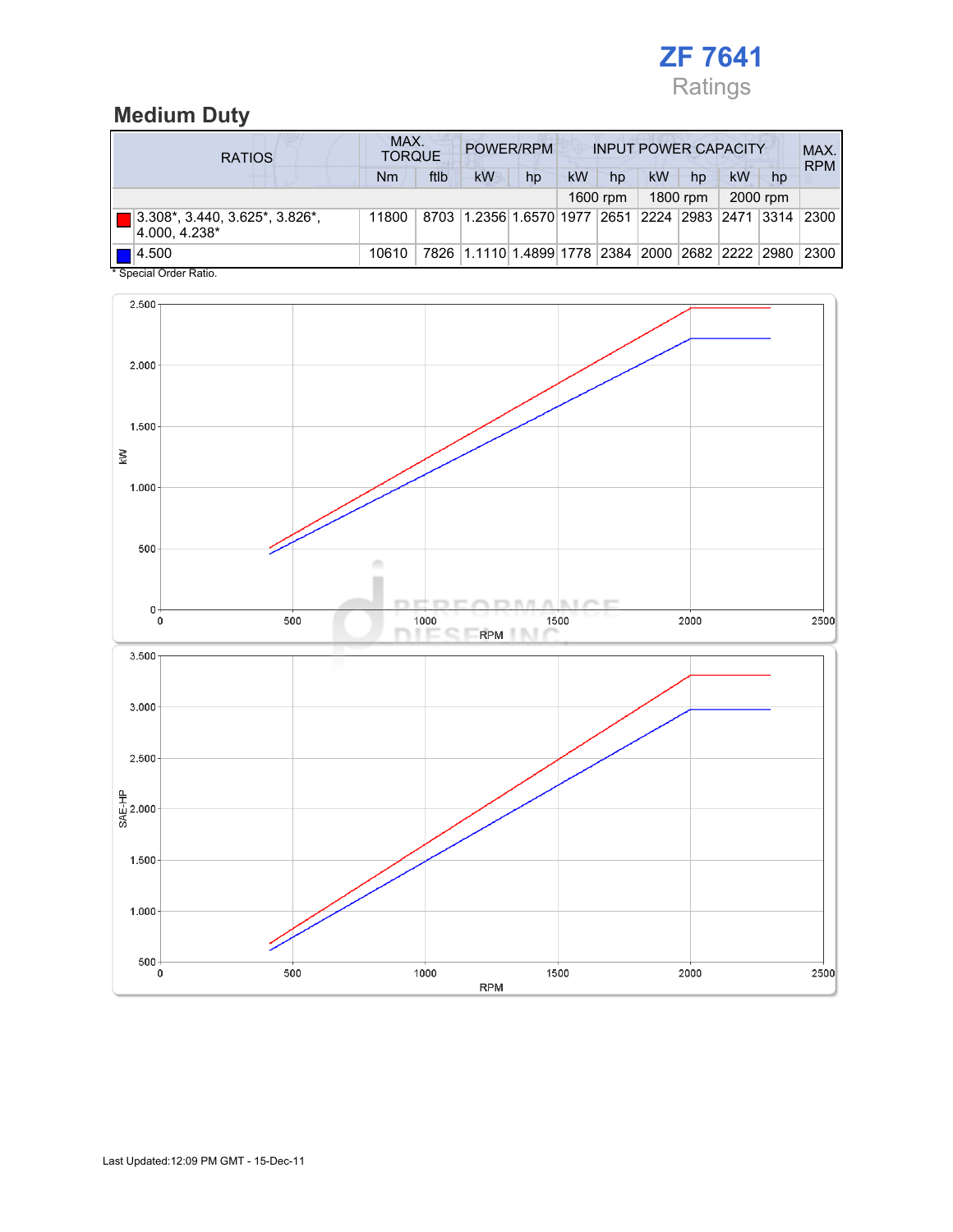

### Continuous Duty

| <b>RATIOS</b>                                                                | MAX.<br>POWER/RPM<br><b>INPUT POWER CAPACITY</b><br><b>TORQUE</b> |      |    |                              |    |          |    |            |            | MAX.<br><b>RPM</b> |      |
|------------------------------------------------------------------------------|-------------------------------------------------------------------|------|----|------------------------------|----|----------|----|------------|------------|--------------------|------|
|                                                                              | Nm                                                                | ftlb | kW | hp                           | kW | hp       | kW | hp         | kW         | hp                 |      |
|                                                                              |                                                                   |      |    |                              |    | 1200 rpm |    | 1600 rpm   |            | 1800 rpm           |      |
| $3.308^*$ , 3.440, 3.625 <sup>*</sup> , 3.826 <sup>*</sup> ,<br>4.000.4.238* | 9800                                                              | 7228 |    | 1.0262 1.3761 1231           |    | 1651     |    | 1642  2202 | 1847       | 2477               | 1800 |
| 14.500<br>* Checial Order Patio                                              | 9200                                                              | 6786 |    | 0.9634 1.2919 1156 1550 1541 |    |          |    | 2067       | 1734  2325 |                    | 1800 |

Special Order Ration

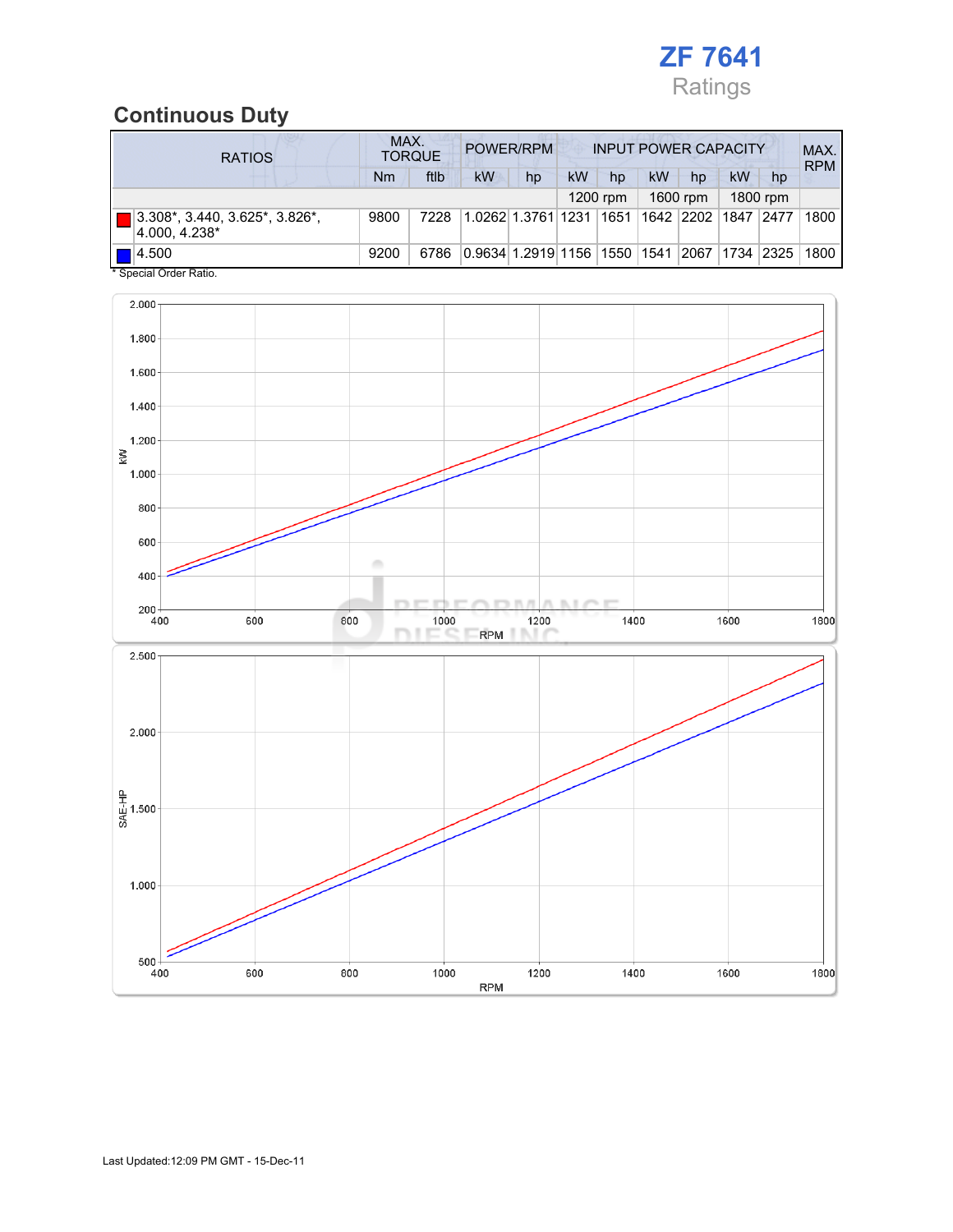



|            | mm (inches)    |                |                |                |                            |            |                |       |           |
|------------|----------------|----------------|----------------|----------------|----------------------------|------------|----------------|-------|-----------|
| A          | B <sub>1</sub> | B <sub>2</sub> | H <sub>1</sub> | H <sub>2</sub> | <u>.</u>                   |            | L <sub>2</sub> | $L_3$ | Bell Hsg. |
| 450 (17.7) | 500 (19.7)     | 500 (19.7)     | 430 (16.9)     | 806 (31.7)     | 761 (30.0)                 | 657 (25.9) | 146 (5.75)     |       |           |
|            |                | Weight kg (lb) |                |                | Oil Capacity Litre (US qt) |            |                |       |           |
|            |                | 1,750 (3,850)  | 80.0 (84.8)    |                |                            |            |                |       |           |
|            |                |                |                |                |                            |            |                |       |           |

# **Output Coupling Dimensions**

|  |  |  |                      | <b>Bolt Holes</b> |     |                                                                |      |
|--|--|--|----------------------|-------------------|-----|----------------------------------------------------------------|------|
|  |  |  |                      |                   | No. | Diameter (E)                                                   |      |
|  |  |  | mm in mm in mm in mm |                   |     | mm                                                             |      |
|  |  |  |                      |                   |     | 435   17.1   385   15.2   330   13.0   35.0   1.38   20   30.4 | 1.20 |